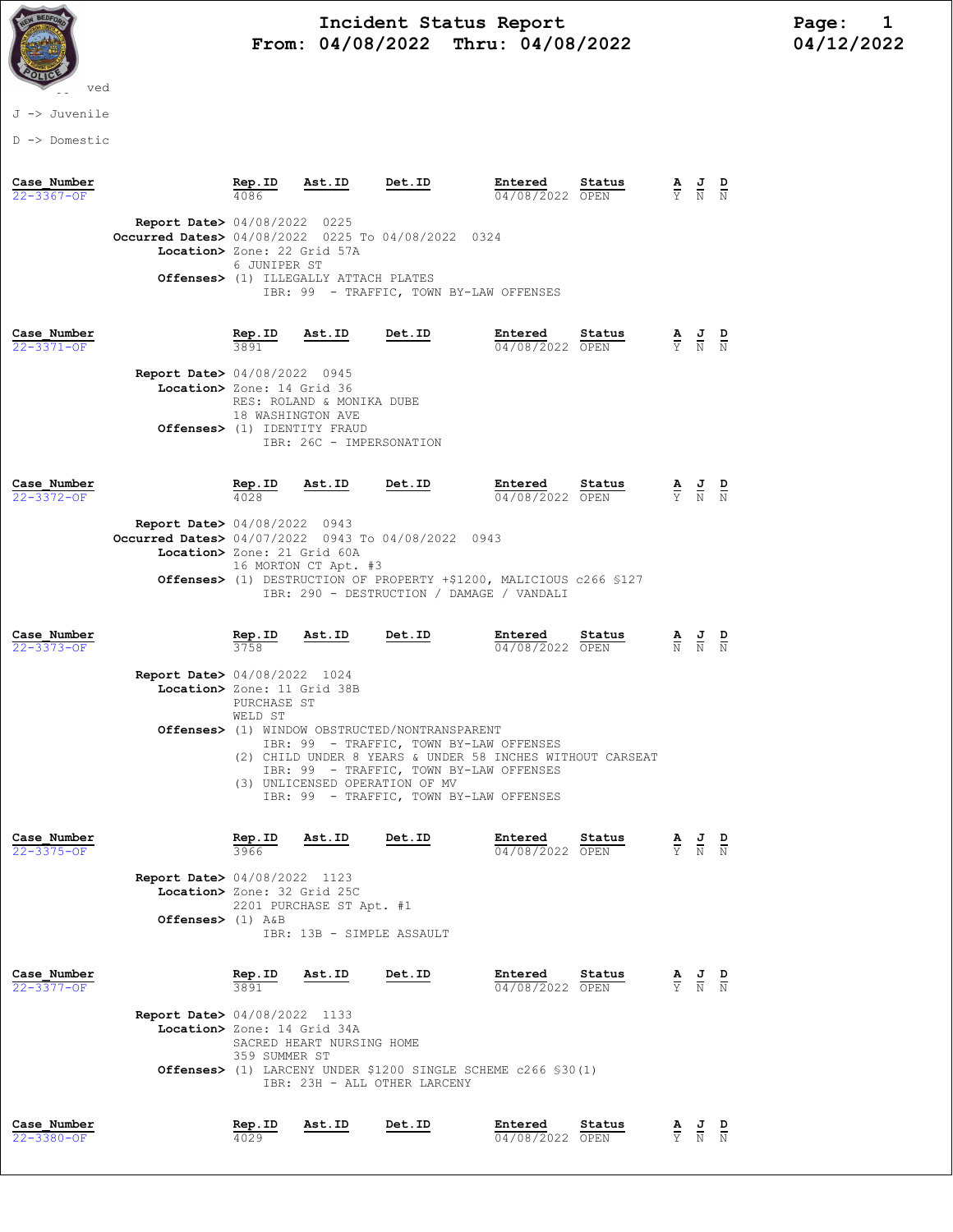## Incident Status Report<br>04/08/2022 Thru: 04/08/2022 104/12/2022 From:  $04/08/2022$  Thru:  $04/08/2022$

### A -> Approved

#### J -> Juvenile

D -> Domestic

Report Date> 04/08/2022 1429 Location> Zone: 34 Grid 9 PINE GROVE CEMETERY OFFICE/ GARAGE 1100 ASHLEY BLVD Offenses> (1) B&E FOR MISDEMEANOR BUILDING OR VEHICLE IBR: 220 - BURGLARY / BREAKING AND ENTERI

| Case Number<br>$22 - 3381 - OF$ |                                                                                                                            | Rep.ID<br>3762                       | Ast.ID                  | Det.ID                                              | Entered<br>04/08/2022 | Status<br>OPEN | А<br>$\overline{Y}$ | J<br>N | D<br>N |
|---------------------------------|----------------------------------------------------------------------------------------------------------------------------|--------------------------------------|-------------------------|-----------------------------------------------------|-----------------------|----------------|---------------------|--------|--------|
|                                 | <b>Report Date&gt; 04/08/2022 1506</b><br>Occurred Dates> 04/08/2022 1435 To 04/08/2022 1435<br>Location> Zone: 22 Grid 63 | PRIME GAS STATION<br>30 ROCKDALE AVE | IBR: 13C - INTIMIDATION | Offenses> (1) VIOLATION HARASSMENT PREVENTION ORDER |                       |                |                     |        |        |
| Case Number<br>$22 - 3382 - OF$ |                                                                                                                            | Rep.ID<br>3966                       | Ast.ID<br>3987          | Det.ID                                              | Entered<br>04/08/2022 | Status<br>OPEN | A<br>$\overline{Y}$ | 프<br>N | D      |

|                      | <b>Report Date&gt;</b> 04/08/2022 1511                       |
|----------------------|--------------------------------------------------------------|
|                      | <b>Occurred Dates&gt;</b> 04/08/2022 1500 To 04/08/2022 1545 |
|                      | Location> Zone: 32 Grid 23                                   |
|                      | FRIENDLY DONUT                                               |
|                      | 2301 PURCHASE ST Apt. #7                                     |
| Offenses $>$ (1) A&B |                                                              |
|                      | IBR: 13B - SIMPLE ASSAULT                                    |

| Case Number<br>$22 - 3384 - 0F$ |                                                                                                       | Rep.ID                          | Ast.ID                                                                             | Det.ID                        | Entered<br>04/08/2022 OPEN | Status | $\frac{\mathbf{A}}{\mathbf{Y}}$                                 | $\frac{J}{N}$                                                                                   | $\frac{D}{N}$ |
|---------------------------------|-------------------------------------------------------------------------------------------------------|---------------------------------|------------------------------------------------------------------------------------|-------------------------------|----------------------------|--------|-----------------------------------------------------------------|-------------------------------------------------------------------------------------------------|---------------|
|                                 | Report Date> 04/08/2022 1546<br>Location> Zone: 11 Grid 40B                                           | SRTA BUS TERMINAL<br>134 ELM ST | Offenses> (1) A&B WITH DANGEROUS WEAPON                                            | IBR: 13A - AGGRAVATED ASSAULT |                            |        |                                                                 |                                                                                                 |               |
| Case Number<br>$22 - 3387 - OF$ | <b>Report Date&gt;</b> 04/08/2022 1559<br>Location> Zone: 32 Grid 23<br>Offenses> $(1)$ A&B           | Rep.ID<br>4003                  | $\frac{\texttt{Ast.ID}}{4040}$<br>79 BROOK ST Apt. #4<br>IBR: 13B - SIMPLE ASSAULT | Det.ID                        | Entered<br>04/08/2022 OPEN | Status |                                                                 | $\frac{\mathbf{A}}{\mathbf{Y}}$ $\frac{\mathbf{J}}{\mathbf{N}}$ $\frac{\mathbf{D}}{\mathbf{N}}$ |               |
| Case Number<br>$22 - 3394 - OF$ | <b>Report Date&gt; 04/08/2022 1747</b><br>Location> Zone: 13 Grid 37B<br>Offenses> (1) IDENTITY FRAUD | Rep.ID<br>3970<br>181 NORTH ST  | Ast.ID<br>VACANT/OWNER DECEASED<br>IBR: 26C - IMPERSONATION                        | Det.ID                        | Entered<br>04/08/2022 OPEN | Status | $\frac{\mathbf{A}}{\mathbf{Y}}$ $\frac{\mathbf{J}}{\mathbf{N}}$ |                                                                                                 | $\frac{D}{N}$ |
| Case Number<br>$22 - 3398 - 0F$ | Report Date> 04/08/2022 1920<br>Location> Zone: 23 Grid 66                                            | Rep.ID<br>3920<br>664 BROCK AVE | Ast.ID                                                                             | Det.ID                        | Entered<br>04/09/2022 OPEN | Status | $\frac{\mathbf{A}}{\Upsilon}$                                   | $\frac{J}{N}$                                                                                   | $\frac{D}{N}$ |

Offenses> (1) IDENTITY FRAUD